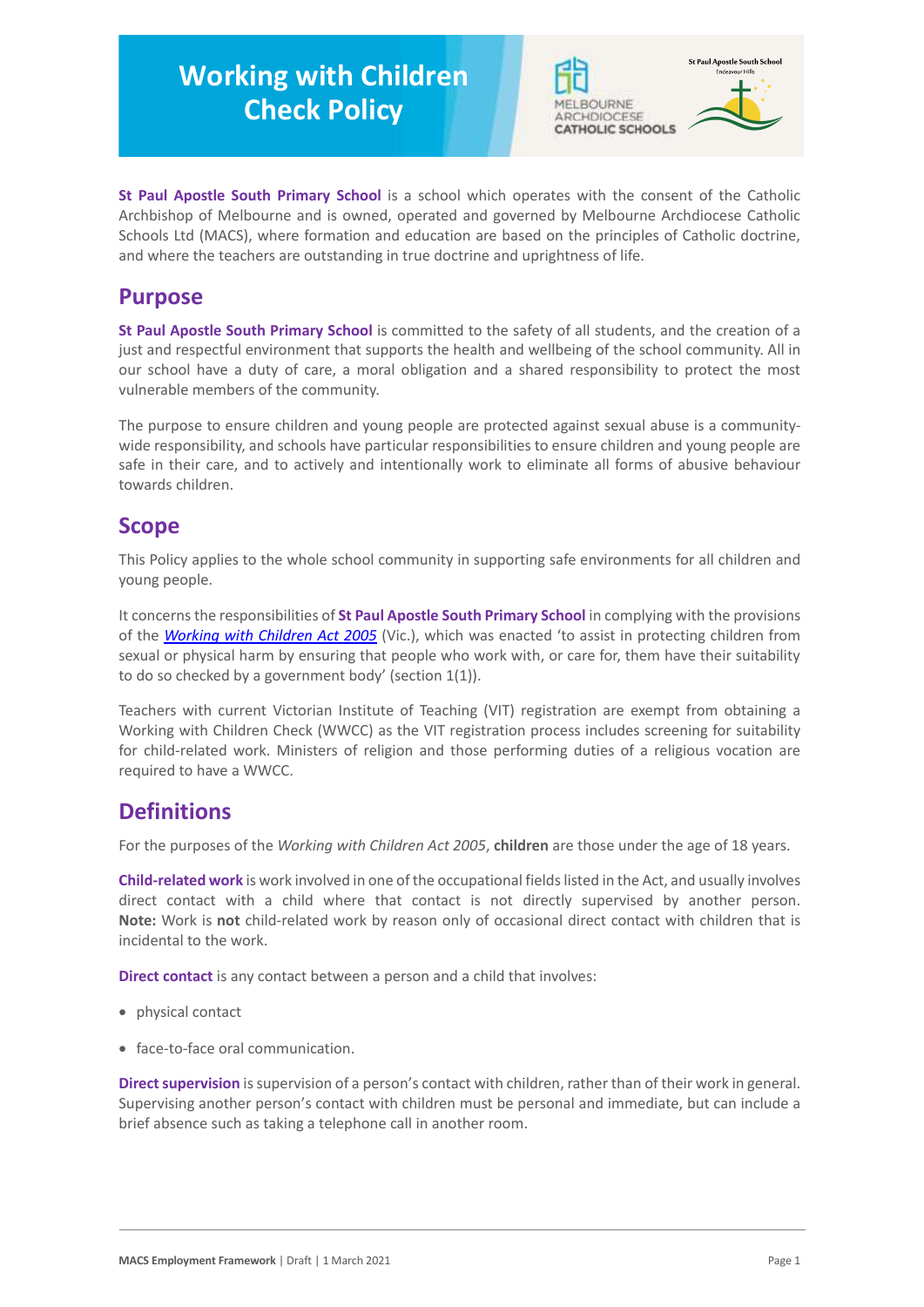**Unsupervised child-related work** is any type of activity where an adult has 'direct contact' with a student or students/young people that is not directly supervised by a member of staff.

**Victorian Institute of Teaching** (VIT) is the registration body for teachers in Victoria.

**Working with Children Check** (WWCC) is required by persons doing child-related work in Victoria as paid workers or volunteers, where that work is not directly supervised by someone with an appropriate check. A WWCC is not required by teachers who hold current VIT registration.

# **Principles**

The following principles underpin our commitment to child safety within our school:

- all students deserve, as a fundamental right, safety and protection from all forms of abuse and neglect
- a safe environment is required to protect children and young people from harm, and to prevent staff or other adults from abusing their position of authority and trust
- our school's commitment to the protection of children is embedded in the culture of our school, and our individual and collective responsibility to take action is understood and accepted
- each child and young person's ongoing safety and wellbeing must be the primary focus of all decisionmaking.

At **St Paul Apostle South Primary School**, the leadership, teachers and all staff must be fully self-aware of, and comply with, their professional obligations and responsibilities with regard to the protection of children.

# **Policy**

**St Paul Apostle South Primary School** will ensure that a current WWCC is held by all persons involved at the school who are required to do so. The school will maintain accurate and up-to-date WWCC and VIT registers for teachers, clergy, other staff, contractors and volunteers. This duty is allocated to **Leanne Cluney / Kim Dorothy**

Each year, all staff are made aware of the school's procedures for volunteers, contractors and other persons, including the need for prior approval of such work by the designated member of the school's leadership team.

#### **Who requires a WWCC?**

Only people doing child-related work (and who aren't otherwise exempt under the Act) need a WWCC. This applies to both paid and volunteer workers. Not everyone who has contact with children needs a WWCC. More information about the occupations requiring a WWCC is included in the list of occupational [fields.](https://www.workingwithchildren.vic.gov.au/about-the-check/resources/list-of-occupational-fields)

A WWCC is required:

- by adults engaged in child-related work within the meaning of the Act, which includes engaging in voluntary work and providing practical training as well as paid employment
- if the work usually involves direct contact with a child or children
- when the contact with children is not occasional direct contact and is not incidental to the work
- for clergy and those performing duties of a religious vocation, including the parish priest, who must show the Principal or delegate their current WWCC
- by volunteers, including members of the school's advisory committees or boards, and those involved in practical training, such as student teachers.